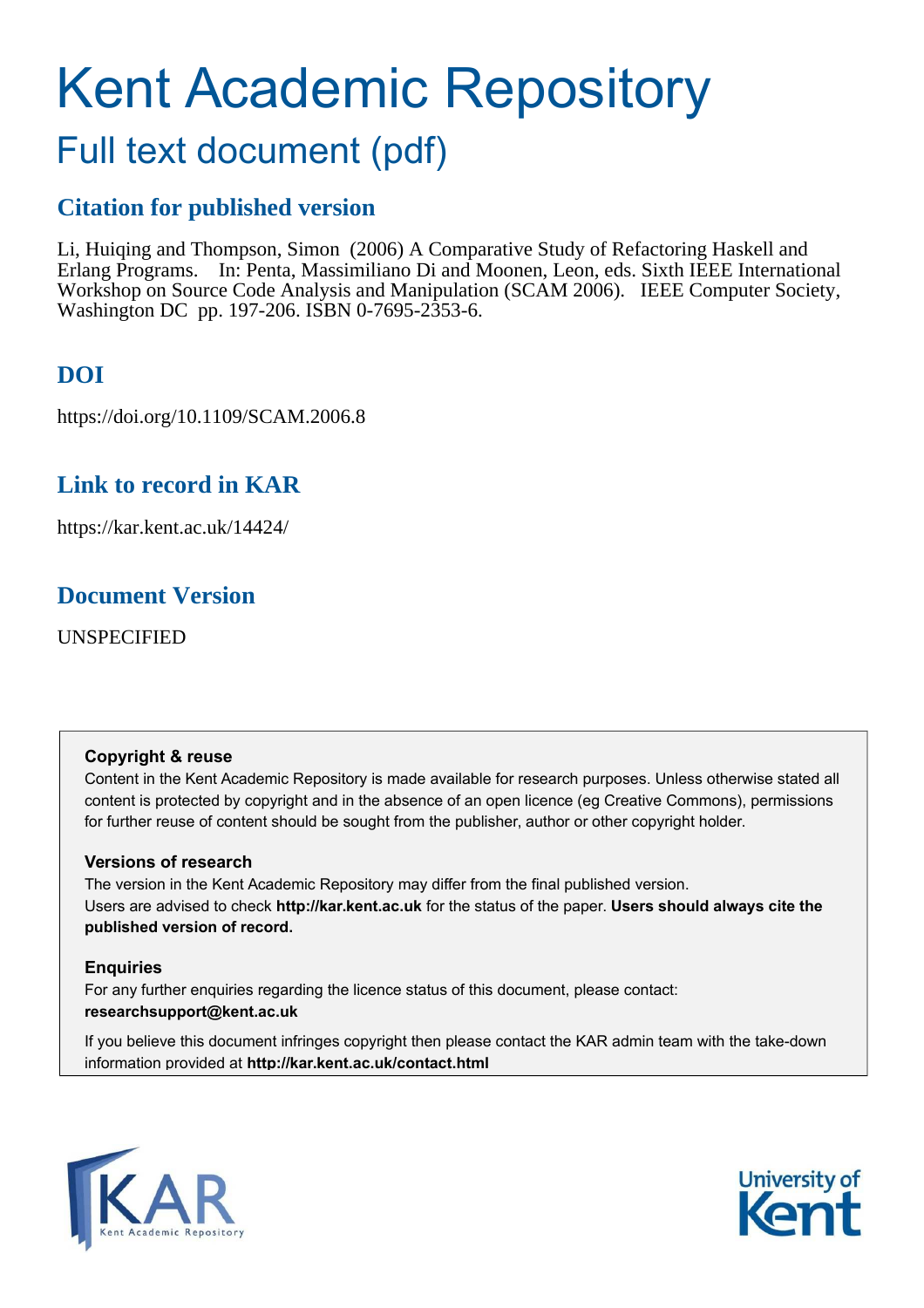#### A Comparative Study of Refactoring Haskell and Erlang Programs

Huiqing Li Computing Laboratory University of Kent H.Li@kent.ac.uk

#### Abstract

*Refactoring is about changing the design of existing code without changing its behaviour, but with the aim of making code easier to understand, modify, or reuse. Taking Haskell and Erlang as examples, we investigate the application of refactoring techniques to functional programs, and building tools for supporting interactive refactoring.*

*Although both Haskell and Erlang are general-purpose functional programming languages, they have many differences in their language design and programming idioms. As a result, program refactoring in the two languages has much in common, but also considerable differences. This paper makes this comparison, and in particular looks in more detail at the refactorings applicable in each language, the program analysis required by typical refactorings, and at tool support for refactoring Haskell and Erlang programs.*

#### 1. Introduction

Refactoring [4] is the process of improving the design of a program without changing its external behaviour. Behaviour preservation guarantees that refactoring does not introduce (nor remove) any bugs. Separating general software updates into functionality changes and refactorings has well-known benefits. While it is possible to refactor a program by hand, tool support is invaluable as it is more reliable and allows refactorings to be done (and undone) easily. Refactoring tools can ensure the validity of refactoring steps by automating both the checking of the conditions for the refactoring and the refactoring transformation itself, making the process less painful and error-prone.

Our project 'Refactoring Functional Programs' [10], has developed the Haskell Refactorer, HaRe [7], providing support for refactoring Haskell programs. HaRe is a mature tool covering the full Haskell 98 standard, including "notoriously nasty" features such as monads, and is integrated with the two most popular development environments for Haskell programs: Vim and (X)Emacs. HaRe refactorings

Simon Thompson Computing Laboratory University of Kent S.J.Thompson@kent.ac.uk

apply equally well to single- and multiple-module projects. HaRe is itself implemented in Haskell.

Haskell layout style tends to be idiomatic and personal, especially when a standard layout is not enforced by the program editor, and so needs to be preserved as much as possible by refactorings. HaRe does this, and also retains comments, so that users can recognise their source code after a refactoring. The current release of HaRe supports 24 refactorings, and also exposes an API [5] for defining Haskell refactorings and program transformations.

The refactorings supported by HaRe fall into three categories: *structural* refactorings affecting the names, scopes and structure of the entities defined in a program; *module* refactorings affecting the imports and exports of modules and the definitions contained in them; and *data-oriented* refactorings of data types. All these refactorings have been successfully applied to multiple module systems containing tens of thousands of lines of code.

'Formally-Based Tool Support for Erlang Development' [3] is a joint research project between Universities of Kent and Sheffield, to build a variety tools to support working Erlang programmers. The aspect relevant here is the construction of a refactoring tool which can be used by Erlang programmers in practice. This work allows us to continue our investigation of the application of refactoring techniques to the functional programming paradigm.

Both Haskell and Erlang are general-purpose functional programming languages, but they also have many differences. Haskell [12] is a lazy, statically typed, purely functional language featuring higher-order functions, polymorphism, type classes, and monadic effects. Erlang [1] is a strict, dynamically typed functional programming language with built-in support for concurrency, communication, distribution, and fault-tolerance. In contrast to Haskell, which arose from an academic initiative, Erlang was developed in the Ericsson Computer Science Laboratory, and has been actively used in industry both within Ericsson and beyond.

We have established the architecture of the Erlang refactorer, the *Wrangler*, and two refactorings, *rename an identifier* and *generalise a function definition*, have been imple-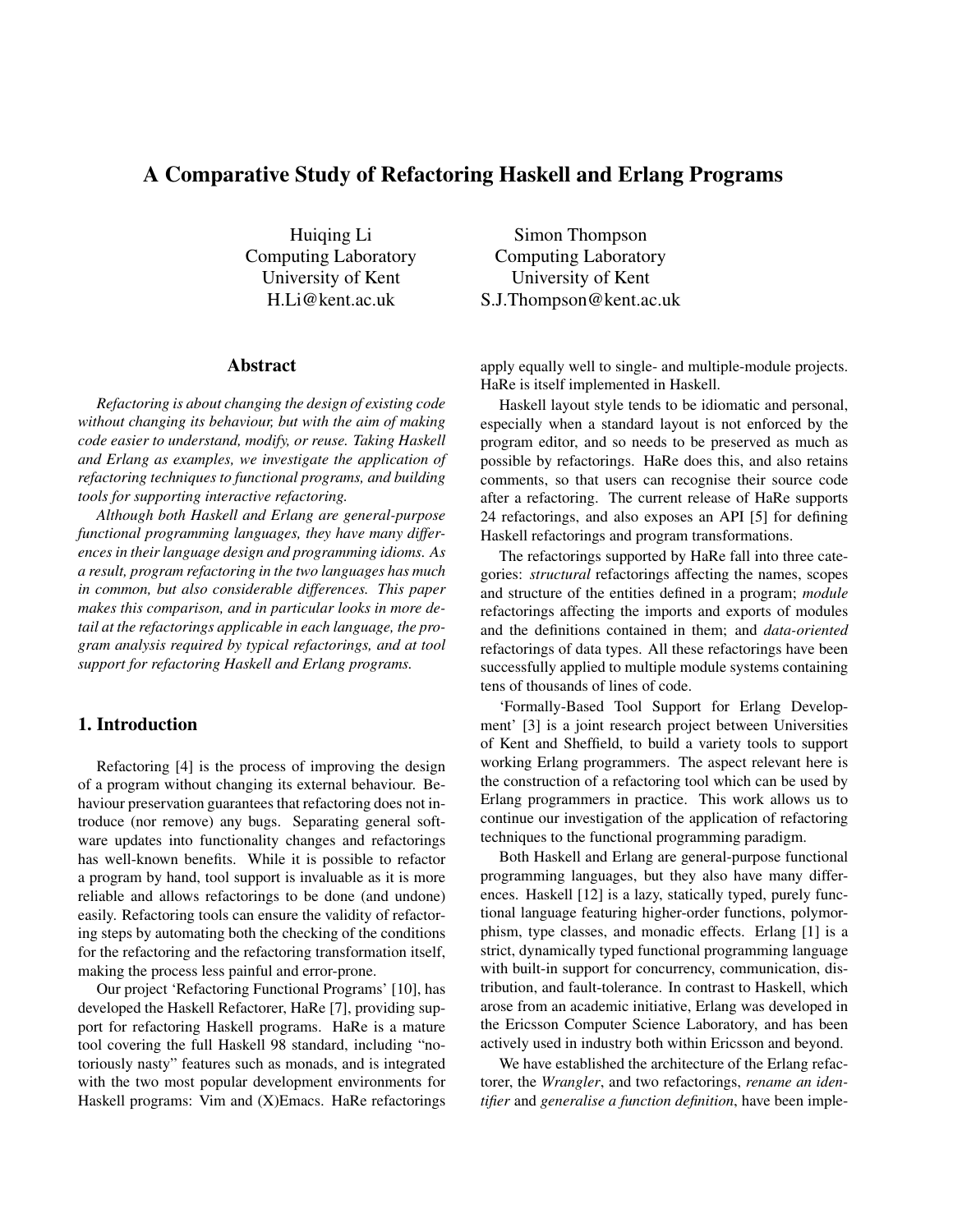```
module Fact(fac) where
fac :: Int -> Int
fac 0 = 1fac n | n > 0 = n * fac(n-1)
```
#### **Figure 1. Factorial in Haskell**

mented in the Wrangler. While we are still in the early stage of the project, it is already clear to us that implementing refactorings within the Wrangler is by no means a simple reimplementation of a collection of refactorings for Haskell.

In this paper, we compare the similarities and differences between refactoring Haskell and Erlang programs based on our experience so far. The comparison is carried our from three perspectives: the refactorings supported by each language; the program analysis necessitated by typical refactorings; and the implementation of HaRe and the Wrangler.

The rest of this paper is organized thus: in Section 2, we give a brief description of Haskell and Erlang; in Section 3, we introduce refactoring and illustrate how it can be part of the program development process. In Section 4, we discuss tool support for the refactoring process; in Section 5, we discuss and compare some typical refactorings for Haskell and Erlang; in Section 6, we compare the program analysis required by typical refactorings in the two languages. The implementations of HaRe and the Wrangler are discussed in Section 7; Section 8 completes the paper with a conclusion and some observations on future work.

#### 2. Haskell and Erlang

Haskell [12] is a typical of many modern functional languages. It manifests features such as higher-order functions, lazy evaluation, equations, and pattern matching over algebraic data types, a type system with Hindley-Milner type inference and type classes, overloading, monadic programming, and a module system. Haskell has evolved continuously since its first publication. The current standard version is Haskell 98, and defined in *Haskell 98 Language and Libraries: the Revised Report* [12]. A Haskell program is a collection of modules. A module defines a collection of values, data types, type synonyms, classes, etc. A Haskell module may import definitions from other modules, and reexports some of them and its own definitions, making them available to other modules. Figure 1 shows a Haskell module containing the definition of the factorial function.

Erlang is a strict, dynamically typed, functional programming language with support for higher-order functions, pattern matching, concurrency, communication, distribution, fault-tolerance, and dynamic code reloading [1].

```
-module (fact).
-export ([fac/1]).
fac(0) \rightarrow 1;fac(N) when N > 0 \rightarrow N * fac(N-1).
```
#### **Figure 2. Factorial in Erlang**

Erlang's elementary data types are atoms, numbers (integers and floats), process identifiers, references, binaries, and ports; compound data types are tuples and lists.

Erlang also comes with a module system. An Erlang program typically consists of a number of modules, each of which defines a collection of functions. Only functions exported explicitly may be called from other modules, and a module can only export functions which are defined in the module itself.

Erlang has built-in support for concurrency. Processes and communication between processes are fundamental concepts in Erlang. A process is a self-contained, separate unit of computation which executes concurrently with other processes in the system. The primitives spawn, "!" (send) and receive allow a process to create a new process and to communicate with other processes through asynchronous message passing.

The Erlang language itself is small, but it comes with libraries containing a large set of built-in functions. Erlang has also been extended by the Open Telecom Platform (OTP) middleware platform, which provides a number of ready-to-use components and design patterns, such as finite state machines, generic servers, etc, embodying a set of design principles for Erlang systems.

Figure 2 shows an Erlang module containing the definition of the factorial function. In this example, fac/1 denotes the function fac with arity of 1. In Erlang, a function name can be defined with different arities, and the same function name with different arities represents entirely different functions computationally.

#### 3. Functional Refactoring

#### 3.1 An Example

Figures 3 - 7 illustrate how refactoring techniques can be used in the program development process. This example is written in Erlang, however the same ideas apply to Haskell programs. The example presented here is small-scale, but it is chosen to illustrate aspects of refactoring which can scale to larger programs and multi-module systems.

In Figure 3, the function  $\text{printList}/1$  has been defined to print all elements of a list to the standard output.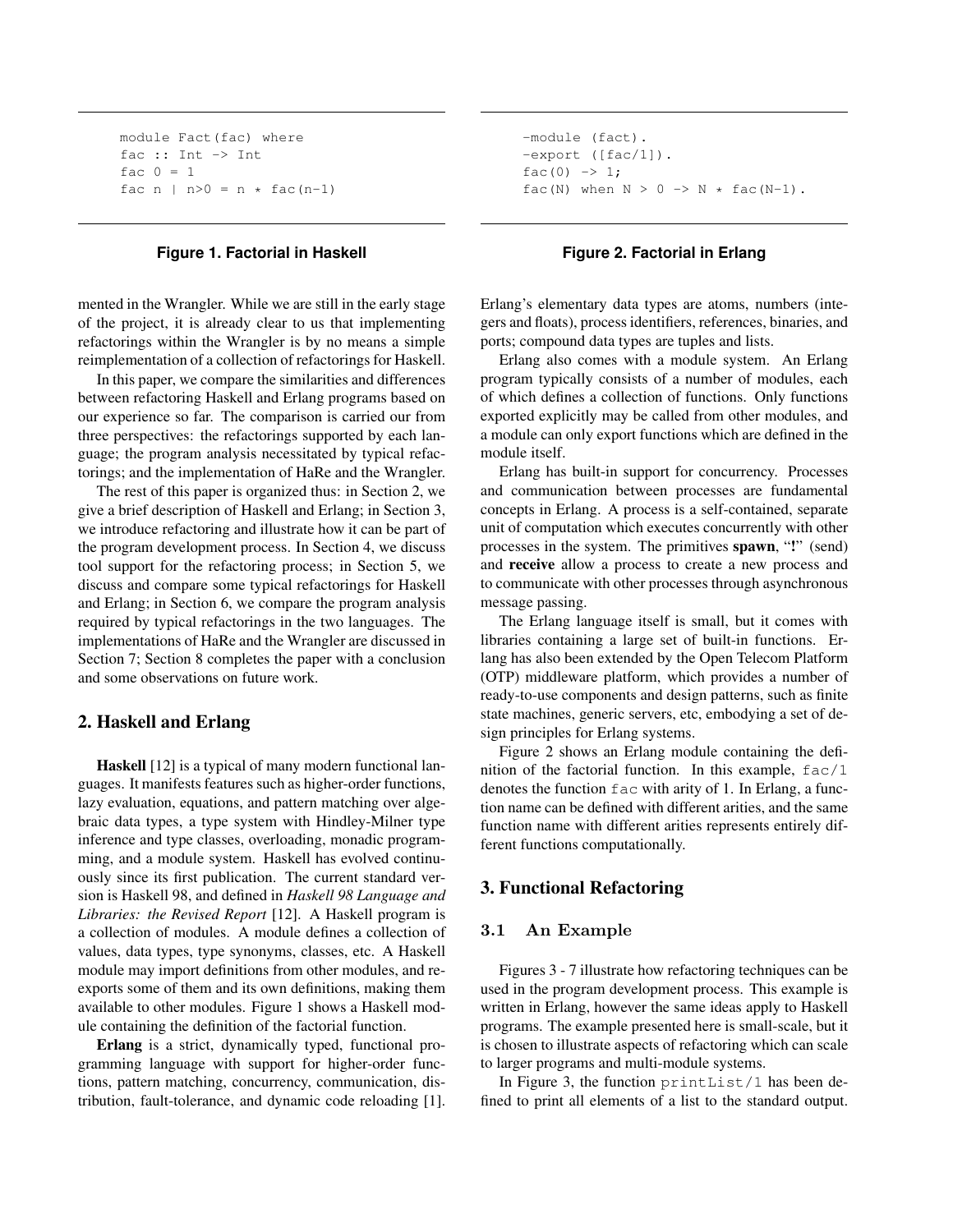```
-module (sample).
-export([printList/1]).
printList([H|T]) ->
    io:format("˜p\n", [H]),
    printList(T);
printList([]) -> true.
```
#### **Figure 3. The initial program**

```
-module (sample).
-export([printList/1, broadcast/1]).
printList([H|T]) ->
    io:format("~p \n\cdot n", [H]),
    printList(T);
printList([]) -> true.
broadcast([H|T]) ->
    H ! "The message",
    broadcast(T);
broadcast([]) -> true.
```
#### **Figure 4. Adding a new function na¨ıvely**

Next, suppose the user would like to add another function, broadcast/1, which broadcasts a message to a list of processes. broadcast/1 has a very similar structure to printList/1, as they both iterate over a list doing something to each element in the list. Naïvely, the new function could be added by copy, paste, and modification as shown in Figure 4. However, a *refactor then modify* strategy, as shown in Figures 5 - 7, would make the resulting code easier to maintain and reuse.

Figure 5 shows the result of generalising the function printList on the sub-expression io:format("˜p/n", [H]). The expression contains the variable H, which is only in scope within the body of printList. Instead of generalising over the expression itself, the transformation is achieved by first abstracting over the free variable H, and by making the generalised parameter a *function* F. In the body of printList the expression io: format (" $p/n$ ", H]) has been replaced with F applied to the local variable H.

The arity of the printList has thus changed; in order to preserve the interface of the module, we create a new function, printList/1, as an application instance of printList/2 with the first parameter supplied with the function expression:

```
-module (sample).
-export([printList/1]).
printList(L) ->
    printList(fun(H) ->
        io:format("˜p\n", [H]) end, L).
printList(F, [H|T]) \rightarrowF(H),
    printList(F, T);
printList(F,[]) -> true.
```
#### **Figure 5. The program after generalisation**

```
-module (sample).
-export([printList/1]).
printList(L) ->
    for Each (fun(H) ->
        io:format("\gammap\n", [H]) end, L).
forEach(F,[H|T]) ->
    F(H),
    forEach(F, T);
forEach(F, []) -> true.
```
#### **Figure 6. The program after renaming**

fun(H)  $\rightarrow$  io:format("~p/n", [H]) end. Note that this transformation gives printList a functional argument, thus making it a characteristically 'functional' refactoring.

Figure 6 shows the result of renaming printList/2 to forEach/2. The new function name reflects the functionality of the function more precisely. In Figure 7, function braodcast/1 is added as another application instance of forEach/2.

*Generalise a function definition* and *rename an identifier* are typical structural refactorings, supported by both HaRe and the Wrangler.

#### 3.2 Behaviour Preservation

The essential criterion for behaviour preservation is that given the same input value(s), the program should produce the same output value(s) before and after the refactoring.

The value of a Haskell program is the value of the main function defined in the Main module. Therefore, for behaviour preservation, we require that given the same input value(s), the identifier main defined in the Main module of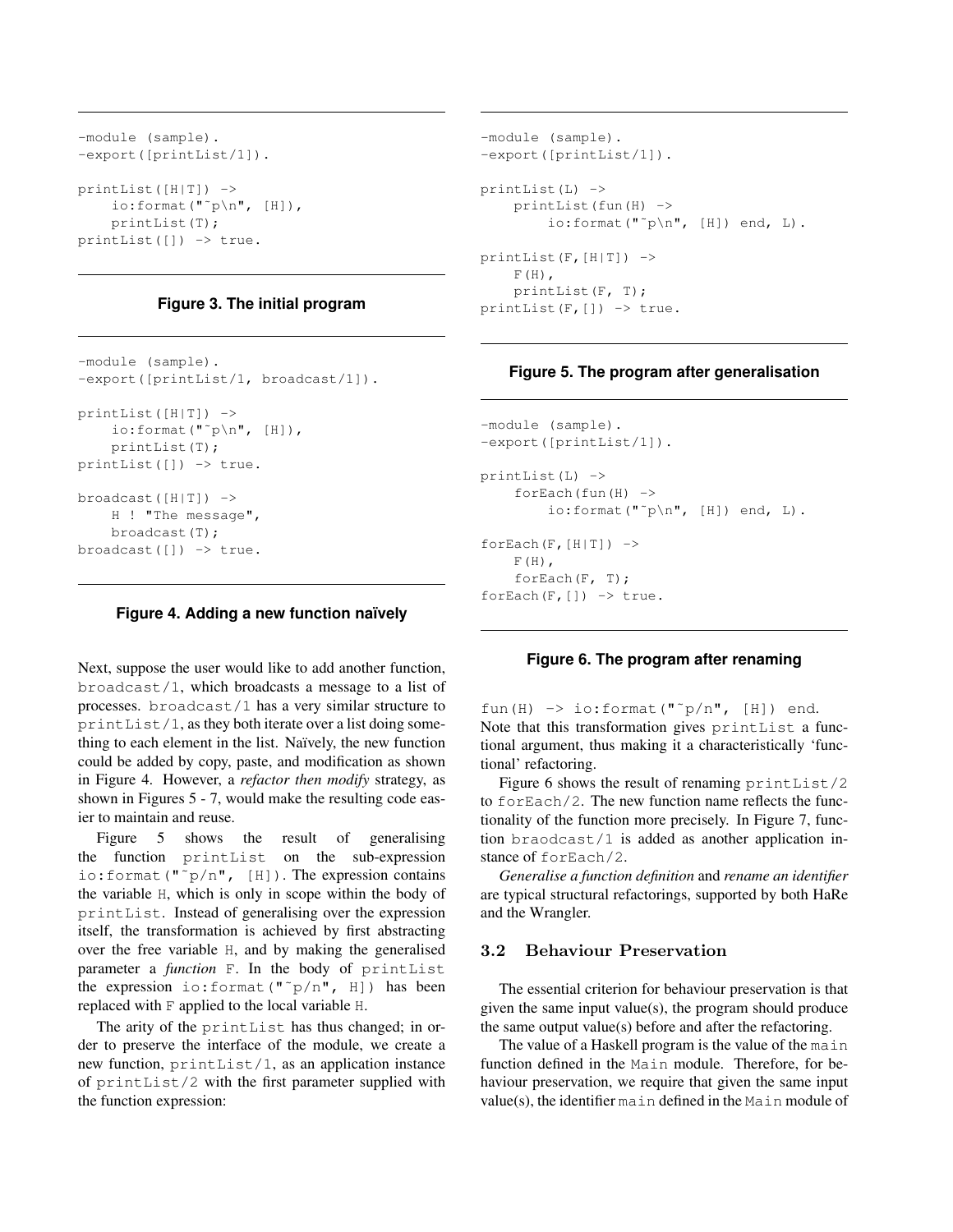```
-module (sample).
-export([printList/1, broadcast/1]).
printList(L) ->
    forEach(fun(H) ->
        io:format("~p \nmid n", [H]) end, L).
broadcast(Pids)->
    forEach(fun(H) ->
        H ! "The message" end, Pids).
forEach(F, [H|T]) ->
    F(H),
    forEach(F, T);
forEach(F, []) -> true.
```
#### **Figure 7. The program after adding a function**

the program under refactoring should produce the same output value(s) before and after the refactoring. The semantics of other functions defined in the program could be changed after a refactoring, as long as the change does not affect the value of main.

No such Main module is mandatory for an Erlang program. An Erlang program is more like a library with each module exporting a number of functions. In this case, it is reasonable to require refactorings to preserve the functionalities of those functions exported by each module. This is also reflected by the example shown in Figure 5 where an extra function has been added but the interface of the module is not changed. However, if the user feels that this is too restrictive, the refactorer should allow the module interface to be changed, and automatically compensate the change throughout the system in question.

#### 3.3 Semantics and Transformation

Refactorings are not simply syntactic. In order to preserve the functionality of a program, refactorings require awareness of various aspects of the semantics of the program including types and module structure and most importantly the *static semantics* of the program: that is the scope of definitions, the binding structure of the program (the association between the use of an identifier and its definition), the uniqueness of definitions and so forth.

Each refactoring comes with a set of side conditions, which embody when a refactoring can be applied to a program without changing its meaning. Our experience of building refactoring tools so far shows that for most refactorings, the side-condition analysis is more complex than the program transformation part. Taking a concrete example, among the side conditions for renaming an identifier could be:

*The existing binding structure should not be affected. No binding for the new name may intervene between the binding of the old name and any of its uses, since the renamed identifier would be* captured *by the renaming. Conversely, the binding to be renamed must not intervene between bindings and uses of the new name.*

The above side-conditions apply to both Haskell and Erlang programs, and indeed to most other programming languages. However, each programming language may also impose its own particular constraints on this refactoring. For example, in a Haskell program, the main function defined in the Main module should not be renamed. In an Erlang program using the OTP library, a user should not rename certain functions exported by a call-back module, for instance.

One difference between Haskell and Erlang emerges at this point. Conditions on Haskell refactorings can generally be checked at compile time; the more dynamic nature of Erlang means that some necessary conditions can only decided at run-time; we return to this point below.

#### 4. Tool Support for Refactorings

Although it is possible to refactor a program manually, it would be very tedious and error-prone to refactor large programs this way. In this case, interactive tool support for refactoring is invaluable, as it is more reliable and allows refactorings to be done and undone very easily.

A refactoring tool needs to get access to both the syntactic and static semantic information of the program under refactoring. While detailed implementation techniques might be different, most refactoring tools go through the following process: first transform the program source to some internal representation, such as an abstract syntax tree (AST); then analyse the program to extract the necessary static semantic information, such as the binding structure of the program, type information and so forth. After that, program analysis is carried out based on the internal representation of the program and the static semantics information to validate the side-conditions of the refactoring. If the side-conditions are not satisfied, the refactoring process stops and the original program is unchanged, otherwise the internal representation of the program is transformed according to the refactoring. Finally, the transformed representation of the program need to be presented to the programmer in program source form, with comments and the original program appearance preserved as much as possible.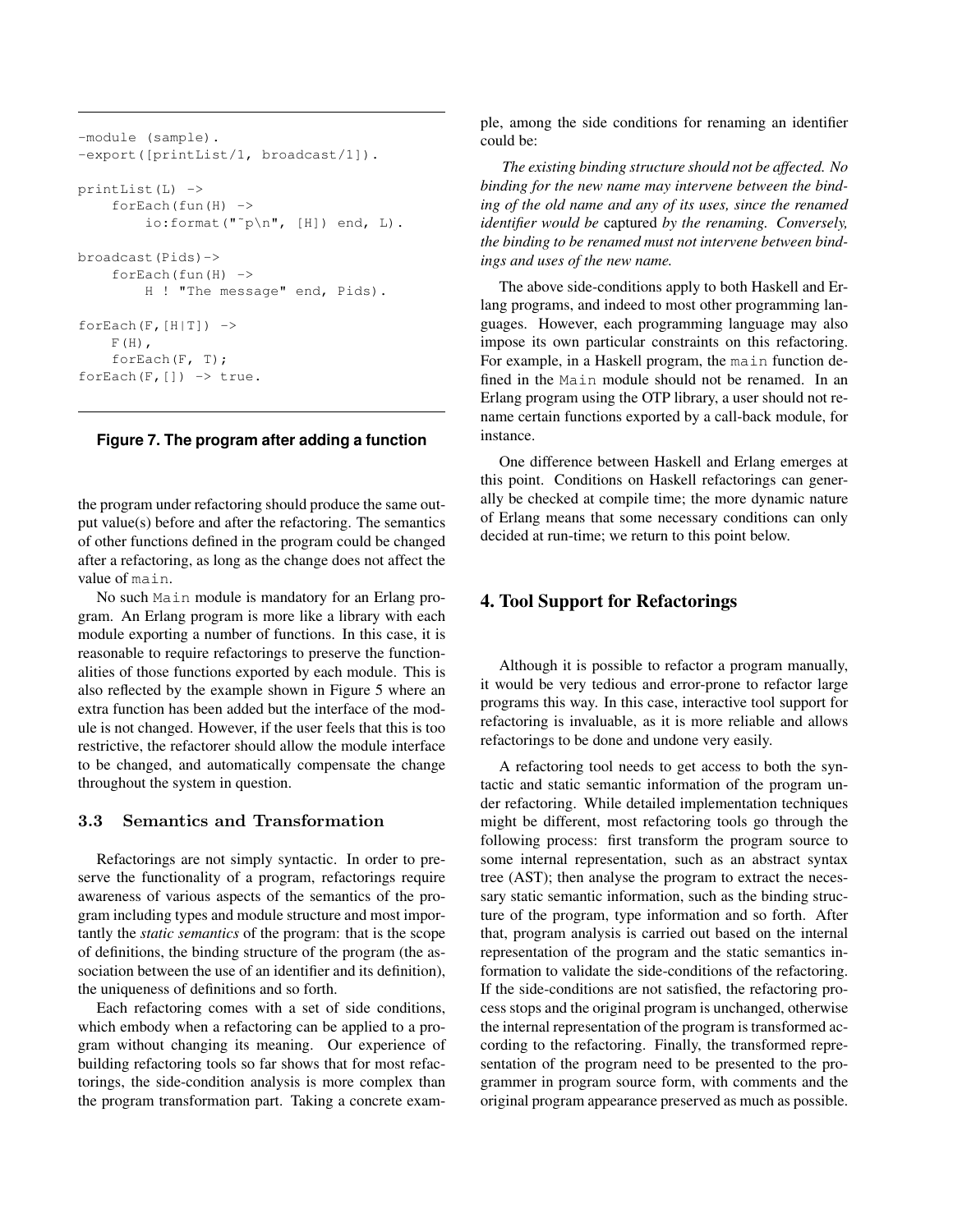#### 5 Haskell vs. Erlang Refactoring

A growing catalogue of Haskell refactorings is available from our project webpage [10], and we are still in the process of collecting practically useful Erlang refactorings. In this paper, we select a small number of representative refactorings to illustrate how different language features and programming idioms can exhibit different refactoring opportunities and challenges.

#### 5.1 Common Refactorings

These refactorings mainly concern the name and scope of the entities defined in a program, the structure of definitions and the module system. Apart from the previously mentioned *renaming an identifier* and *generalising a definition*, some other refactorings are:

- *Removing unused function definitions or parameters*.
- *Introducing a new definition* to represent an identified expression.
- *Swapping arguments* of a function definition.
- *Lifting a locally defined function* to top level of the module. In Erlang, a function name needs to be supplied for the lifted function.
- *Unfolding a definition* by replacing an identified occurrence of the left-hand side of a definition with the instantiated right-hand side.
- *Moving a definition from one module to another*.
- *Splitting a large module into two*.

#### 5.2 Haskell-specific Refactorings

In Haskell, *type classes* provide a structured way to control overloading. They allow the declaration of types as instances of the class by providing definitions of the overloaded *operations* associated with a class [12]. One of the type class related refactorings is:

• *Introduce overloading* by identifying a type, a class definition and a collection of functions over that type which are to form the body of the instance declaration.

Haskell is a statically typed language and allows the declaration of algebraic data types. There is a collection of datatype related refactorings which are also Haskell specific. A couple of examples are:

• *Naming a type using* type by identifying uses of a type in a particular way and making them instances of a type synonym.

• *From concrete to abstract data type*. This refactoring turns an identified concrete data type into an abstract data type. A concrete data type exposes the representation of the data type, so that the users can get access to the data constructors defined in the data type and write pattern matching definitions, whereas an abstract data type hides the data representation from the users. Making a data type abstract allows changing the representation of the data type without affecting the client functions that use this data type. This refactoring is described in more detail in [14]. This refactoring is lesswell suited for Erlang programs because Erlang does not allow the use of user-defined functions in guards.

#### 5.3 Erlang-specific Refactorings

Built-in support for concurrency is one of the main features of Erlang. In an well-designed Erlang program, there should be a one-to-one mapping between the number of parallel processes and the number of truly parallel activities in the real world. The following refactoring allows to adjust the process structure in a program.

• *Introduce/remove concurrency* by introducing or removing concurrent processes so as to achieve a better mapping between the parallel processes and the truly parallel activities of the problem being solved. For example, using processes and message passing when a function call can be used instead is a bad programming practice, and this refactoring should help to eliminate the un-desired process and message passing with a function call.

While defensive-style programming is a good programming practice when a sequential programming language is used, non-defensive style programming is the right thing to do when programming with Erlang. Erlang's *worker/supervisor* error handling mechanism allows a clear separation of error recovery code and normal case code. In this mechanism, both *workers* and *supervisors* are processes, where *workers* do the job, and *supervisors* observe the *workers*. If a *worker* crashes, it sends an error signal to its *supervisor*.

• *From defensive-style programming to non-defensive style*. This refactoring helps to transform defensivestyle sequential error-handling code written in Erlang into concurrent error handling, typically using supervisor trees.

Erlang programming idioms also expose various refactoring opportunities. Some examples are:

• *Transform a non-tail-recursive function to a tailrecursive function*. In Erlang, all servers must be tailrecursive, otherwise the server will consume memory until the system runs of it.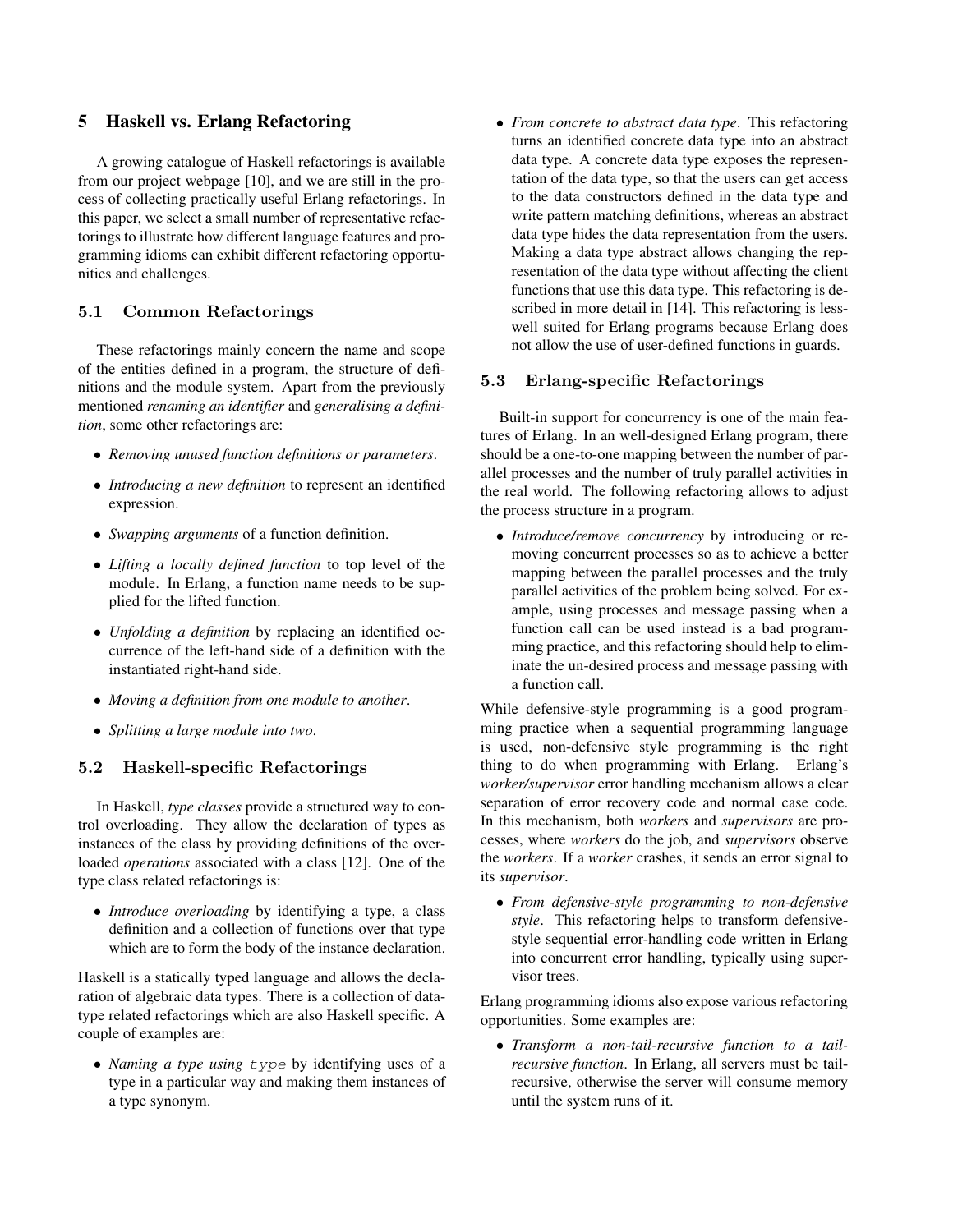- *Remove import attributes*. Using import attributes makes it harder to directly see in what module a function is defined. Import attributes can be removed by using remote function call when a call of function defined in another module is needed.
- *From meta to normal function application* by replacing apply(Module, Fun, Args) with Module:Fun(Arg1, Arg2,..., ArgN) when the number of elements in the arguments, Args, is known at compile-time.
- *Refactoring non-OTP code towards an OTP pattern*. Doing this from pure Erlang code is going to be very challenging, but the whole transformation can be decomposed into a number of elementary refactorings, and each elementary refactoring brings the code a bit closer to the desired OTP pattern.

#### 6 Analysis of Haskell and Erlang Programs

This section discusses and compares some typical static semantic analysis involved when refactoring Haskell and Erlang programs, and illustrates the fact that analysing Erlang programs is in general more complex than analysing Haskell programs in several respects.

#### 6.1 The Binding Structure of Variables

Binding structure refers to the association of uses of identifiers with their definitions in a program. In general, a refactoring should not disrupt the existing binding structure. However, in a programming language which allows declarations of the same name across nested scopes, the binding structure can be very easily disrupted without leading to an incorrect program (which fails to compile). For instance, in the following Haskell example:

 $g \, y = f \, y + 17$  where  $h \, z = z + 34$ 

the free variable f refers to some function defined outside the definition of g. Renaming function h to f would bind the free variable f to the renamed definition. This kind of change of binding structure would not always be detected by the compiler, and can only be avoided by proper sidecondition checking and transformation rules.

Both Haskell and Erlang allow static scoping of variables, in other words, matching a variable to its binding only requires analysis of the program text. However, Erlang still differs from Haskell in three different ways.

First, in Haskell, every occurrence of a variable in a pattern is a binding occurrence, whereas in Erlang the binding occurrence of a variable always occurs in a pattern, but a pattern may also contain applied (i.e. non-binding) occurrences of variables.

Secondly, in Haskell, all patterns must be linear, i.e. no variable may appear more than once in the same pattern, whereas in Erlang, non-linear patterns with multiple occurrences of the same variable are allowed.

Finally, in Haskell, a variable is only associated with one binding occurrence, whereas in Erlang, a variable may have more than one binding occurrence, due to that case/receive expressions in Erlang can export variables. For instance, in the following Erlang code:

bar(S) 
$$
\rightarrow
$$
 case S of 1  $\rightarrow$  SI = 3, SI;  
\n $\begin{array}{r} - > S1 = 4, SI \\ - > SI = 4, SI \\ \end{array}$ 

both branches of the case expression export the variable S1. The applied occurrences of S1 after the case expression are bound to both pattern bindings in the case expression.

Allowing a variable to have more than one occurrence has impacts on a number of refactorings. The most obvious case is *renaming a variable*, in which case renaming one binding occurrence of a variable might also need another binding occurrence of the same variable name to be renamed.

#### 6.2 Finding the Call-sites of a Function

The function call graph is essential for refactorings that change the arity of type of a function. These refactorings, in general, modify not only the function definition itself, but also all the call-sites in order to compensate for the changes to the function definition itself.

Both Haskell and Erlang allow higher-order function calls. A function call in Haskell has the form:  $e_1e_2$ ; and a function call in Erlang has the form:  $e_0(e_1, e_2, ... e_n)$ , or  $e_m$ :  $e_0(e_1, e_2, ..., e_n)$ , where  $e_m$  should evaluate to a module name. Unlike Haskell, Erlang syntactically does not allow partial application of functions.

Apart from these forms of function application, Erlang also allows meta-applications using the built-in function apply/3. apply/3 takes the following form: apply(Module, Function, Args), where Module represents a module name, Function represents a function name, and Args is a list of terms. apply/3 applies Function in Module to Args, and the arity of the applied function is the length of Args.

apply/3 is useful when the number of arguments is *not* known at compile-time. However, as Erlang allows defining functions with the same name but different arities, it also imposes some difficulties with refactorings. For example, in the following trivial example:

```
f (X) \rightarrow X.
f (X, Y) \rightarrow X + Y + 1.
foo(Args)-> erlang:apply(math, f, Args).
```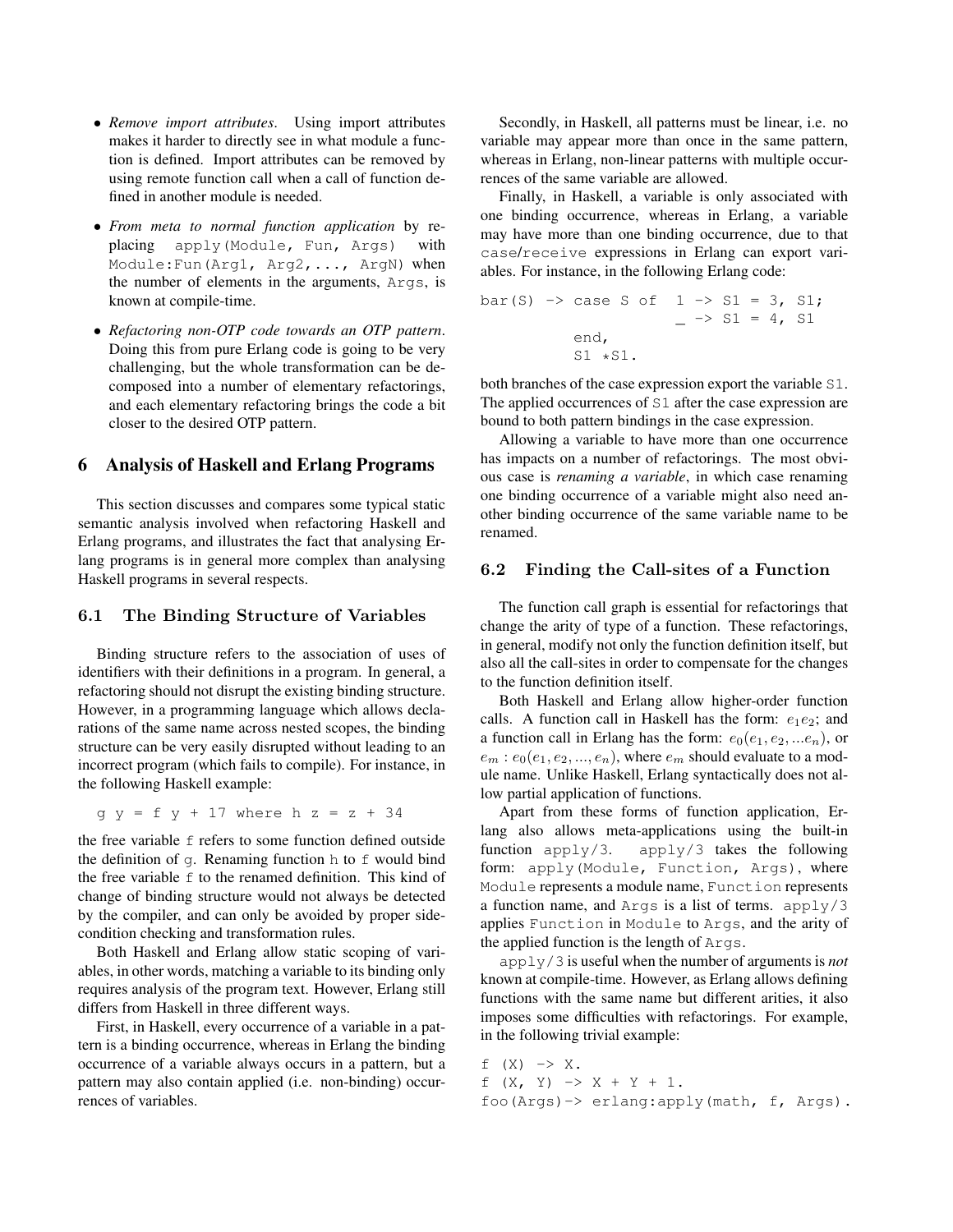for a refactoring tool that does only static semantic analysis, it is not possible to decide whether  $f/1$  or  $f/2$  will be called by the function foo. This causes problems for some refactorings. Most obviously, renaming of  $f/1$  might need f/2 to be renamed as well.

Another difference between Haskell and Erlang is that unlike in Haskell, where a function name is a variable, a function name in Erlang is an atom literal. This causes two problems with refactoring Erlang programs:

First, as atoms can be used as function names, module names, process names, or just normal literals, it may not be straightforward to see whether an atom refers to a function name of not. For instance, in the following function call:

start()  $\rightarrow$  spawn(ch1, ch1, [])

The first ch1 refers to a module name, and the second ch1 refers to a function name.

Secondly, since atoms can be created from lists using the list to atom/1 function, and a list can be computed from other lists, this provides the possibility of composing function names at run time, which again makes finding the call-sites of a function difficult.

The refactorer should give a warning message when it is not possible to tell whether a function is called at a specific site of the program.

#### 6.3 Strict / Non-strict; Pure/ Impure

Haskell is a non-strict programming language, which means that an expression is only evaluated when its value is needed. On the contrary, Erlang is a strict language, so that arguments are evaluated before function application.

For a pure functional programming language, like Haskell, changes of the evaluation order of expressions should not change the functionality of the program. However for a non-pure language such as Erlang, in which mutable stuff (message sends/receives and state-dependent responses) plays an important part in most large programs, changes of the evaluation order could easily change the functionality of the program. For instance, in the following example:

```
repeat(0) -> ok;
repeat(N) -> io:format ("Hello"),
               repeat(N-1).
f() \rightarrow repeat(5).
```
The function repeat/1 echoes the string "Hello" a specified number of times, and function  $f/1$  echoes the string 5 times by calling repeat/1 with the argument 5.

Naïvely generalising function repeat/1 on the subexpression io:format ("Hello") could produce:

repeat $(A, 0) \rightarrow ok;$ repeat $(A, N) \rightarrow A$ ,

$$
\text{repeat}(A, N-1).
$$
\n
$$
f() \rightarrow \text{repeat}(i \text{of} \text{ormat}("hello"), 5).
$$

In the above produced code, expression io:format ("Hello") will be evaluated with a returned value ok, before the body of the function repeat/2 is executed. As a result, f/0 only echoes the string "Hello" once instead of 5 times.

The above transformation changes the functionality of  $f/1$ . In order to preserve the behaviour of the function  $f/1$ , when generalising a function on a sub-expression with side-effect, we have to wrap this sub-expression in a function expression, and hence to delay the evaluation of the actual argument, as shown below.

```
repeat(A, 0) \rightarrow \infty;repeat(A, N) \rightarrow A(),
                     repeat(A, N-1).
f() \rightarrowrepeat(fun()->io:format("Hello") end,5).
```
It is the refactorer's responsibility to decide whether an expression has side-effects or not.

#### 6.4 The Module System

Both Haskell and Erlang have a module system. When a refactoring allows the module interface to be changed, this refactoring may have an effect in not only the module where the refactoring is initiated, but also in those modules that import the current module. For example, renaming an exported identifier affects not only the module, A say, containing the identifier's definition, but also those modules importing A, directly or indirectly. How a number of differences between the Erlang and Haskell module systems affect the implementation of refactorings are discussed now.

In Haskell, an identifier exported by a module, A say, can be used by another module, B say, only if module B imports A either directly or indirectly; whereas in Erlang, a module can use functions (by remote function application) exported by another module, B say, without explicitly importing module B. From the point of view of program analysis, a module-level call graph of a Haskell program can be constructed by examining the import declarations of the modules in a program; whereas building a module-level call graph for an Erlang program needs the individual functions in each module of the program to be checked

Erlang does not allow transitive export of entities; that is, an Erlang module can only export functions which are declared in this module; whereas a Haskell module can export entities which are imported by this module. Therefore, an Erlang module, A say, does not propagate changes in its server modules (modules which are imported by A) to its client modules (modules which import A).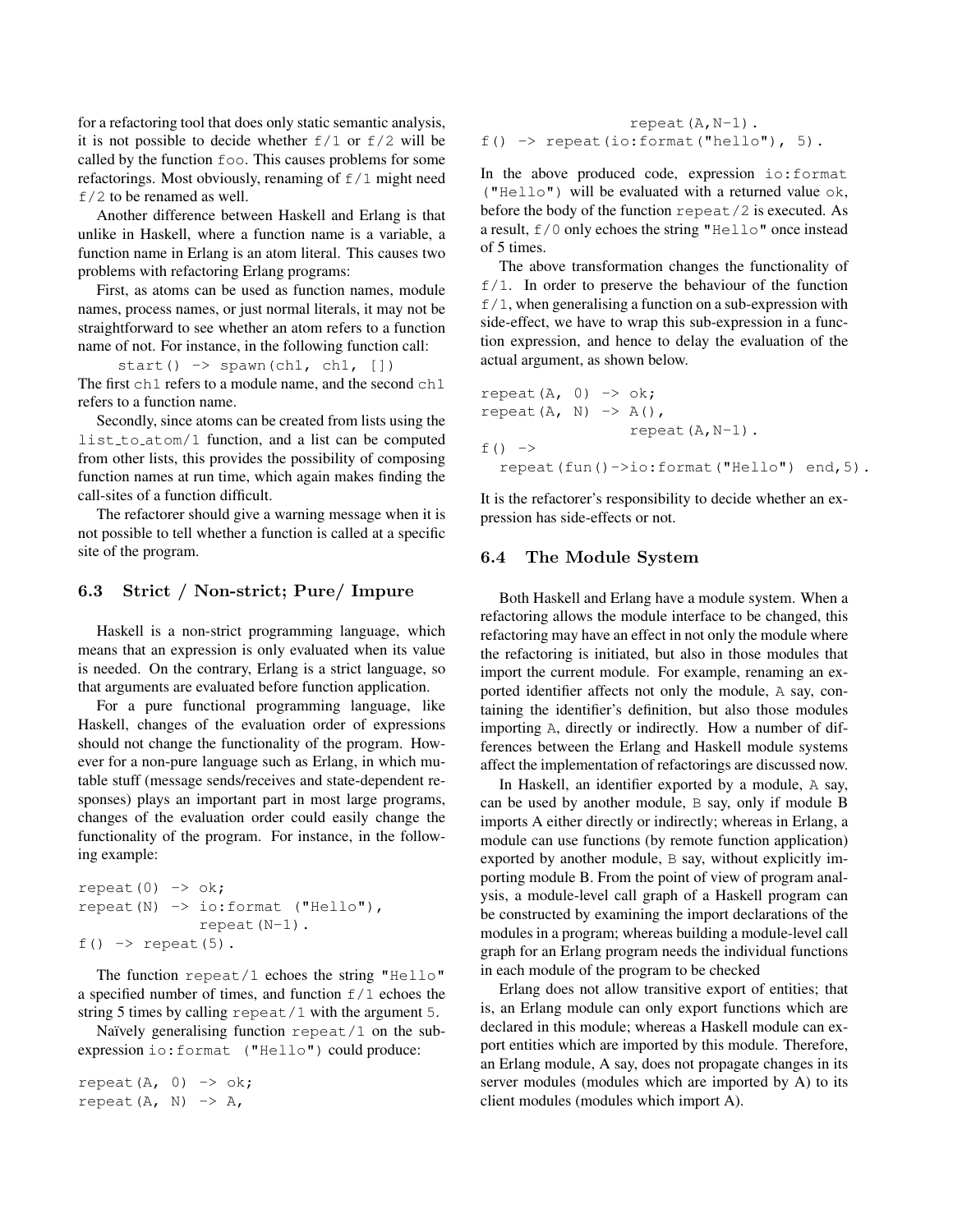| module M1 where                                                            |
|----------------------------------------------------------------------------|
| sq $x = x^2$ 2                                                             |
| module M2 (module M1, bar) where<br>import M1                              |
| $bar x y = x + y$                                                          |
| module Main where<br>import M2                                             |
| $f \circ \circ = x$ $\hat{ }$ 3<br>main $x y = print$ \$ foo $x + bar x y$ |

#### **Figure 8. Adding a definition named** foo **to module** M1 **would cause ambiguity in module** Main

Omitting the export attribute in an Erlang module means that none of the functions defined in the module would be exported; whereas omitting the export list in a Haskell module means that *all* the names bound at the top level of the module would be exported.

Finally, in Haskell, an entity in the export list can be of the form Module M, which represents the set of all entities that are in scope with both an unqualified name "e" and a qualified name "M.e"; whereas, in Erlang, a function can only be exported by explicitly specifying its name and arity.

From the refactoring point of view, Haskell's export mechanism complicates the refactoring process when the module's export list is omitted or an entity like Module M is used in the export list. For example, when a new identifier is brought into scope in a module by a refactoring, the identifier could also be exported automatically by this module, and then further exported by other modules if this module is imported and exported by those modules. This is potentially dangerous as the new entity could cause name conflict/ambiguity in modules which import it either directly or indirectly, as shown in the example in Figure 8.

#### 6.5 Static Typing vs. Dynamic Typing

Both Haskell and Erlang are typed programming languages, however Haskell features static typing whereas Erlang features dynamic typing.

Static typing could help the refactoring process (especially manual refactoring) by playing the role of testing during refactoring. Apart from that, type information is needed by some Haskell refactorings in order to succeed. For example, lifting a simple pattern binding (i.e. a pattern binding in which the pattern consists of only a single variable) to the top level may make an originally polymorphic definition monomorphic, with the result that the refactored program might fail to compile. This problem could be avoided by adding a proper type signature to the lifted pattern binding. Another example is that, when *generalising* a function definition which has a type signature declared, the type of the identified expression needs to be inferred and added to the type signature as the type of the function's first argument.

Erlang is a weakly typed programming language. For most Erlang refactorings, type information is not needed, but there are also some cases where type information can help. For example, type information has been used by Dialyzer [13], an Erlang tool that identifies software discrepancies, to detect redundant type tests.

#### 6.6 Conclusions

We can make some general conclusions about Haskell and Erlang refactoring on the basis of this section.

Erlang is a smaller language than Haskell, and in its pure functional part, very straightforward to use. It does however have a number of irregularities in its static semantics, such as the fact that it is possible to have multiple defining occurrences of identifiers, and to nest scopes, despite the perception that there is no shadowing of identifiers in Erlang.

Erlang is also substantially complicated by its possibilities of reflection: function names, which are atoms. can be computed dynamically, and then called using the apply operator; similar remarks apply to modules. Thus, in principle it is impossible to give a complete analysis of the call structure of an Erlang system statically, and so the framing of side-conditions on refactorings which are both necessary and sufficient is impossible.

Two solutions to this present themselves. It is possible to frame *sufficient* conditions which prevent dynamic function invocation, hot code swap and so forth. Whilst these conditions can guarantee that behaviour is preserved, they will in practice be too stringent for the practical programmer. The other option is to *articulate* the conditions to the programmer, and to pass the responsibility of complying with them to him or her. This has the advantage of making explicit the conditions without over restricting the programmer through statically-checked conditions. It is, of course, possible to insert assertions into the transformed code to signal condition transgressions.

#### 7 Implementation Considerations

Different techniques have been used in the implementation of HaRe and the Wrangler. HaRe is implemented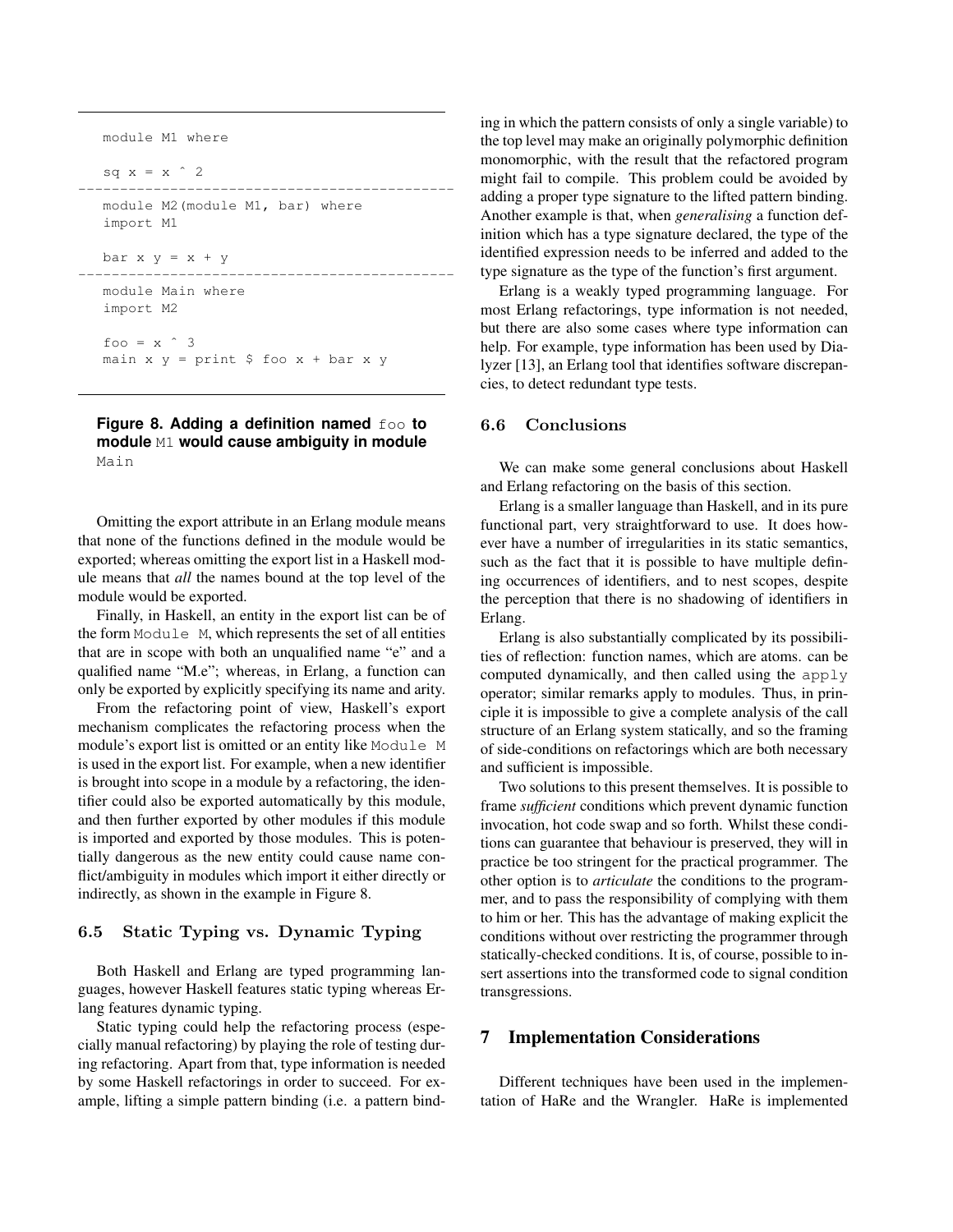

**Figure 9. A snapshot of HaRe**

| File Edit Options Buffers Tools                                                                                                                                              | Erlang Help                                                                              |                                    |
|------------------------------------------------------------------------------------------------------------------------------------------------------------------------------|------------------------------------------------------------------------------------------|------------------------------------|
| -module (test).<br>$-$ export ([f/0]).<br>$repeat(0)$ -> ok;<br>repeat $(N) \rightarrow$<br>io:format ("Hello"),<br>repeat $(N-1)$ .<br>$f() \rightarrow \text{repeat}(5)$ . | Indent<br>Edit<br>Syntax Highlighting<br>TAGS<br>Skeletons<br>Shell<br>Compile<br>Distel | ▶<br>٠<br>۰<br>٠<br>۲<br>¥<br>۰    |
|                                                                                                                                                                              | Refactor                                                                                 | Rename a variable or function name |
|                                                                                                                                                                              | Version                                                                                  | Generalise a function definition   |
|                                                                                                                                                                              |                                                                                          |                                    |
| $-11$ **<br>test.hs                                                                                                                                                          | $(Erlang EXT) --L6--All---$                                                              |                                    |

**Figure 10. A snapshot of the Wrangler**

in Haskell using the Programatica [9] frontend (including lexer, parser, module analysis, and type checker) for Haskell, and the Strafunski [6] library for generic AST traversals.

The Wrangler is implemented in Erlang using the Erlang Syntax Tools [11] library from the Erlang/OTP release and Distel [8] which is an extension of Emacs Lisp with Erlangstyle processes and message passing and the Erlang distribution protocol. We have modified the Erlang Syntax Tools library to add the binding structure information to the AST.

HaRe is integrated with two most commonly used program editors for Haskell: (X)Emacs and Vim, while the Wrangler is integrated with Emacs, as most Erlang programmers use Emacs as the Erlang editor. Snapshots of HaRe and the Wrangler embedded in the Emacs environment are shown in Figure 9 and Figure 10 respectively. This section compares the implementation of the two refactorers.

#### 7.1 The Implementation Language

HaRe is implemented in Haskell using the Programatica frontend [9], and Strafunski [6]. More detailed explanation of the implementation of HaRe can be found in [7].

When we started to prototype the Wrangler, we needed to decide which language we would use as the implementation language. After experimenting with the available Erlang frontends, we decided to commit to Erlang. The main reason is that almost all of available Erlang frontends are written in Erlang, and there is a library, i.e. Erlang Syntax Tools [11] from the Erlang release, which supports sourceto-source program transformation. Apart from that, Distel [8] provides a very convenient way to integrated the refactoring tool with the Emacs editor. The other reason is that we feel that an Erlang refactorer implemented in the Erlang language might be more acceptable to the Erlang community; the same argument applies to the HaRe tool.

#### 7.2 Analysis and Transformation

Program analysis and transformation involve frequent traversals of ASTs. Both HaRe and the Wrangler use an AST as the internal representation of the program under refactoring. However, unlike the Erlang ASTs produced by the Erlang Syntax Tools, in which all the non-leaf nodes have the same type, the Haskell ASTs are many-typed. While higher order function such as map, fold make traversals of Erlang ASTs less complicated, they do not help too much with traversing Haskell's complex, recursive, nested ASTs. The Haskell 98 abstract syntax contains a large number of mutual recursive algebraic data types, each being a sum of a large number of data constructors. A naïve traversal of a many typed AST could produce huge amount of boilerplate code, which is tedious to write and hard to maintain. To solve this problem, we used the Strafunski library to program AST traversal functions.

Strafunski is a library supporting strong-typed generic programming in application areas that involve term traversals over large abstract syntaxes. It is based on the notion of *functional strategy*. A functional strategy is a first-class generic function, which can be applied to arguments of *any* type, can exhibit *type-specific* behaviour, and can perform *generic* traversal to sub terms. Using Strafunski, we were able to write concise, type-safe, generic functions for AST traversals, in which only the strictly relevant constructors need to be mentioned.

#### 7.3 Program Appearance Preservation

Program layout and comment preservation are issues when tool support for interactive refactoring is concerned. A real-world refactoring tool should preserve the original